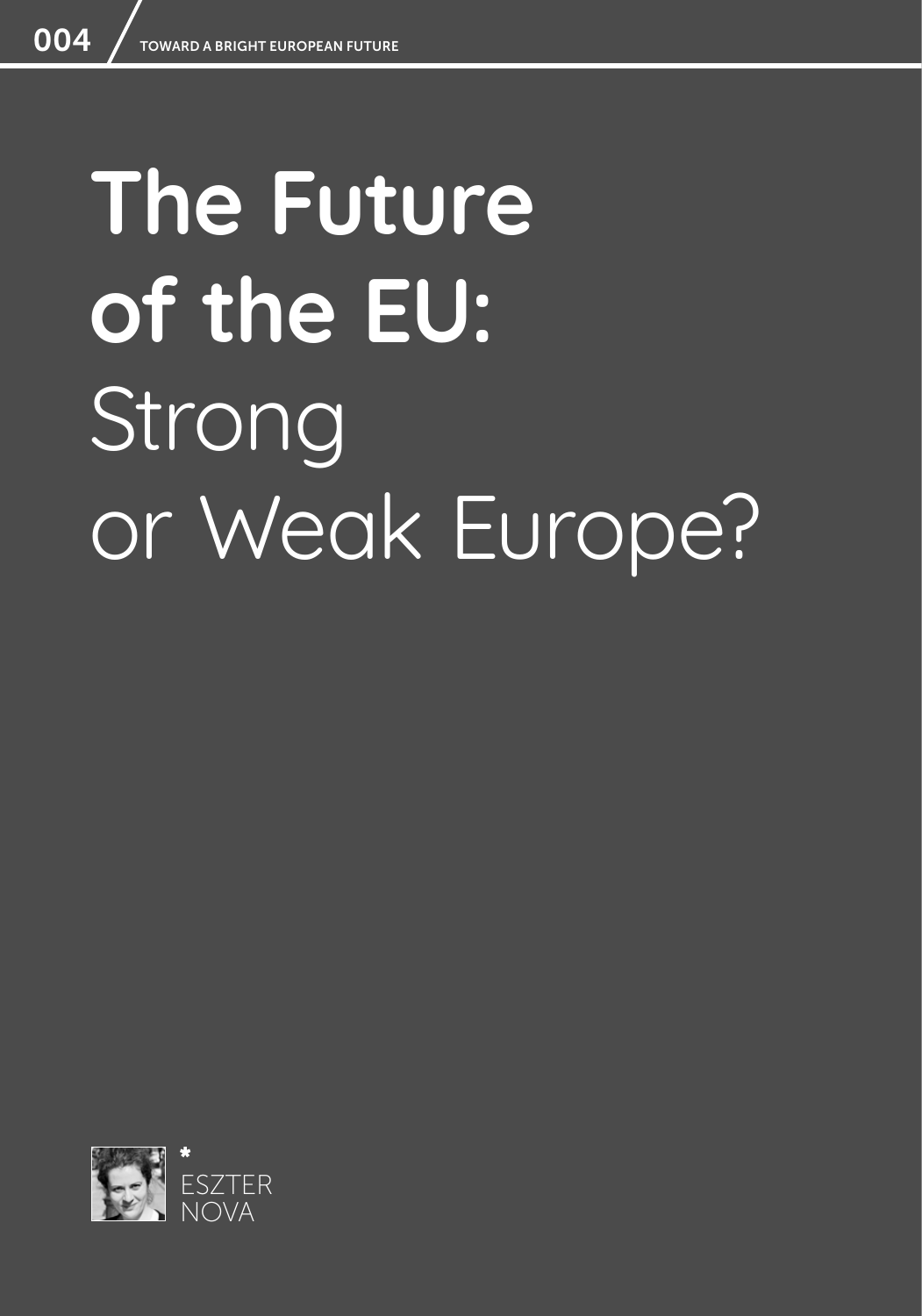ESZTER NOVA  $\setminus$  005

**MADE SERVING THE SERVING SERVING SERVING SERVING SERVING SERVING SERVING SERVING SERVING SERVING SERVING SERVING SERVING SERVING SERVING SERVING SERVING SERVING SERVING SERVING SERVING SERVING SERVING SERVING SERVING SERV** certain whether a stronger or a weaker European Union is better, one has to ask two questions first: what purpose? In other words, one has to tackle the issue of a vantage point. At the very least, one has to make the distinction between the interests of the citizens and those of the ruling elite as they do not naturally converge. Especially in autocracies.

Once we have looked at the actual preferences of EU citizens – and the differences between EU27 and Eastern European citizens, if any – we have to make the case for good governance being different from local governance. In order to gain clarity, we shall dispose of all the proxies to good governance (such as local or grass root), because these will always be suboptimal methods of ascertaining the quality of governance.

National, local, and EU-level governance are poor proxies to ascertaining whether governance is good, because none are an assurance in itself of the respect for civil liberties, human rights, democracy, and the rule of law. Setting these various levels of governance in check of each other might be.

Then, one has to look at the nature of good governance and make the distinction between a strong state and a big state. Support may exist for one, but not for the other – both on the national and on the EU level. If we look at the list of what Eastern Europeans want or like about the EU, it can be observed that a strong (and value-based) EU is wanted, not a big one (in the sense of *a big state,* i.e., overregulation, meddling, and micromanagement). Surprisingly, the support for more decisions to be made on the EU level appears strong. It may, however, not be a sign of demand for a big state, 77 NATIONAL, LOCAL, AND EU-LEVEL GOVERNANCE ARE POOR PROXIES TO ASCERTAINING WHETHER GOVERNANCE IS GOOD, BECAUSE NONE ARE AN ASSURANCE IN ITSELF OF THE RESPECT FOR CIVIL LIBERTIES, HUMAN RIGHTS, DEMOCRACY, AND THE RULE OF LAW

but rather that the harmonization of regulations tends to benefit individual citizens, with only secondary attention paid to the content of those regulations.

One the one hand, harmonization eliminates the competition between jurisdictions, enabling suboptimal rules to persist without the possibility of an escape through exit. On the other hand, it reduces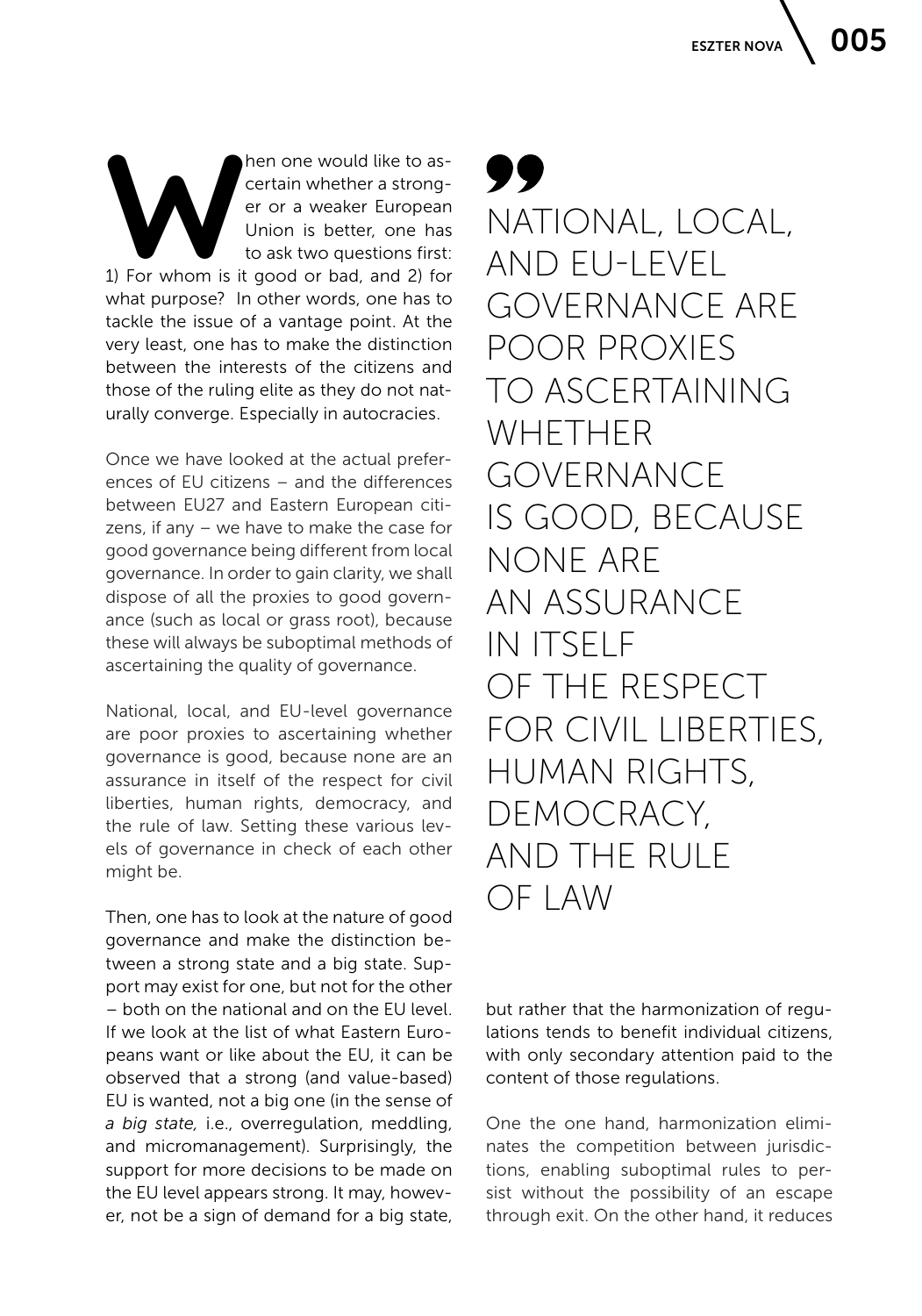cross-border bureaucracy and increases transparency. One may choose to get upset about alleged infamous regulations about bananas – but one may also realize that it would replace up to 27 national regulations of the same thing.

From this angle, it is a welcome relief for citizens – and the next best thing to an actual reduction of regulations. The national- and EU-wide management of the COVID-19 pandemic is an excellent case in point, when harmonized travel regulations were much desired and enabled citizens within the bloc.

Let us, therefore, try to answer the question of whether a stronger European Union would be beneficial for its Eastern European members.

#### 'THE POINT OF VIEW' PROBLEM

If one would like to ascertain whether a stronger or a weaker European Union is better, one has to ask two questions first: 1) For whom is it good or bad, and 2) for what purpose?

99

THE INTERESTS OF THE LEADERS AND THE POPU-LATION DIVERGE MORE IN AUTOCRA-CIES

This may sound like a condescending *cliché,* but current public discourse lacks even this basic level of analytical clarity. Most importantly, it fails to refer to the difference between the citizens and that of their political elites. The problem becomes less and less theoretical, as emerging autocracies allow for leaders to neglect and ignore the interests of the public.

For the sake of clarity, let us focus on the interests of the citizens living in these countries and not their leaders (the latter being interested predominantly in staying in power and, potentially, in corruption). But the more autocratic a country, the less the interests of its people matter.

People can have different reasons for favoring the EU. At the very least, we have to make the distinction between the interests of the citizens and those of the ruling elite, as they do not naturally converge. It is a common first-world misconception that bad governance, or not governing in accordance with the people's interests would definitely unseat a politician. Emerging autocracies give plenty of lessons on how and in what stages those certainties can be defanged and how the seemingly logical election loss does not happen for autocratic leaders.

In a democratic society, the two interests (those of the citizens and their leaders) are linked by the need for the leaders to remain popular – but as their power grows, the leaders' need for love only lingers as a personality trait, rather than a cold, hard, political necessity. The more autocratic a country, the more its public opinion becomes managed by its politicians – rather than followed. As a consequence, public interest gets more and more neglected. By the time the chasm becomes apparent, the tools of democratic correction might be too deeply eroded to work.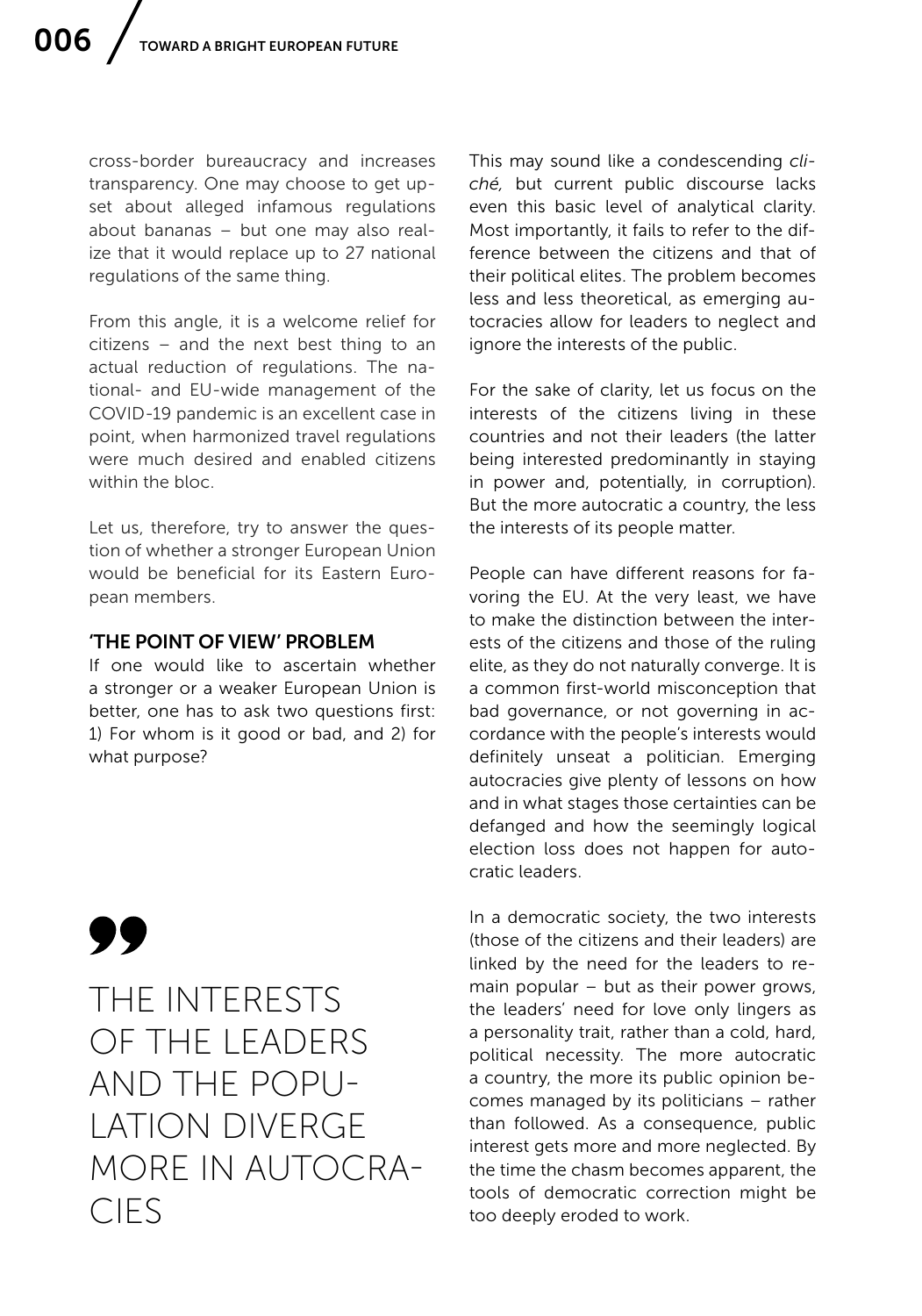# 99

BY THE TIME THE CHASM BE-COMES APPARENT, THE TOOLS OF DEMOCRATIC CORRECTION MIGHT BE TOO DEEPLY ERODED TO WORK

As a rule, the political elite's top priority is to gain and keep power. It may or may not be related to good governance (the interest of the citizens) as illustrated below.

The interest of the citizens is for their freedoms to be respected and observed. According to the 2021 Eurobarometer $1$ , 91% of citizens agree with the statement 'All EU Member States should respect the core values of the EU, such as fundamental rights and democracy', while only 7% believe otherwise. In Europe's new, emerging autocracy – Hungary – this value is 89%/10% (slightly reduced in the last year but broadly in line with the European average). 78% in the EU27 also regarded free trade as a positive (Eastern European countries broadly in line), while 60% said the same about globalization. Here the results diverged more.

The top-expressed priorities of European citizens thus support that statement by putting peace and freedom of movement on the continent at the top of the advantages of the European project and associating the European Union primarily with its values of liberal democracy, the rule of law, and human rights. These choices point to an understanding that a citizen's interest is not to be materially served and be cared for by the political elite (national or otherwise) but to be left alone. But what do citizens – and citizens of Eastern Europe – really want?

### WHAT IS THE INTEREST OF EUROPEAN CITIZENS?

What matters to the citizens is that the state refrains from impinging on their civil liberties and human rights. They need peace and a liberal democracy with functional checks and balances on power. They need the rule of law and good governance. They need effective protection from foreign powers that erode these liberties and values. European citizens also identify the EU with these values. And when it comes to their views on what is desirable in the European project, these things do indeed top the list.

When trying to understand the interests of European citizens, analyzing surveys about their preferences is not a bad place to start. It is also useful to check if there is any discernible pattern of public opinion differences between Eastern European countries and the rest of the EU and in regard to which issues.

According to the 2021 Eurobarometer survey<sup>2</sup>, citizens of the European Union broadly identify the European project with peace, the rule of law, democracy, and freedom of movement.

<sup>1</sup> European Commission (2021) *Eurobarometer 95.* Available [online]: [https://europa.eu/eurobarometer/surveys/](https://europa.eu/eurobarometer/surveys/detail/2532) [detail/2532](https://europa.eu/eurobarometer/surveys/detail/2532)

<sup>2</sup> Ibid.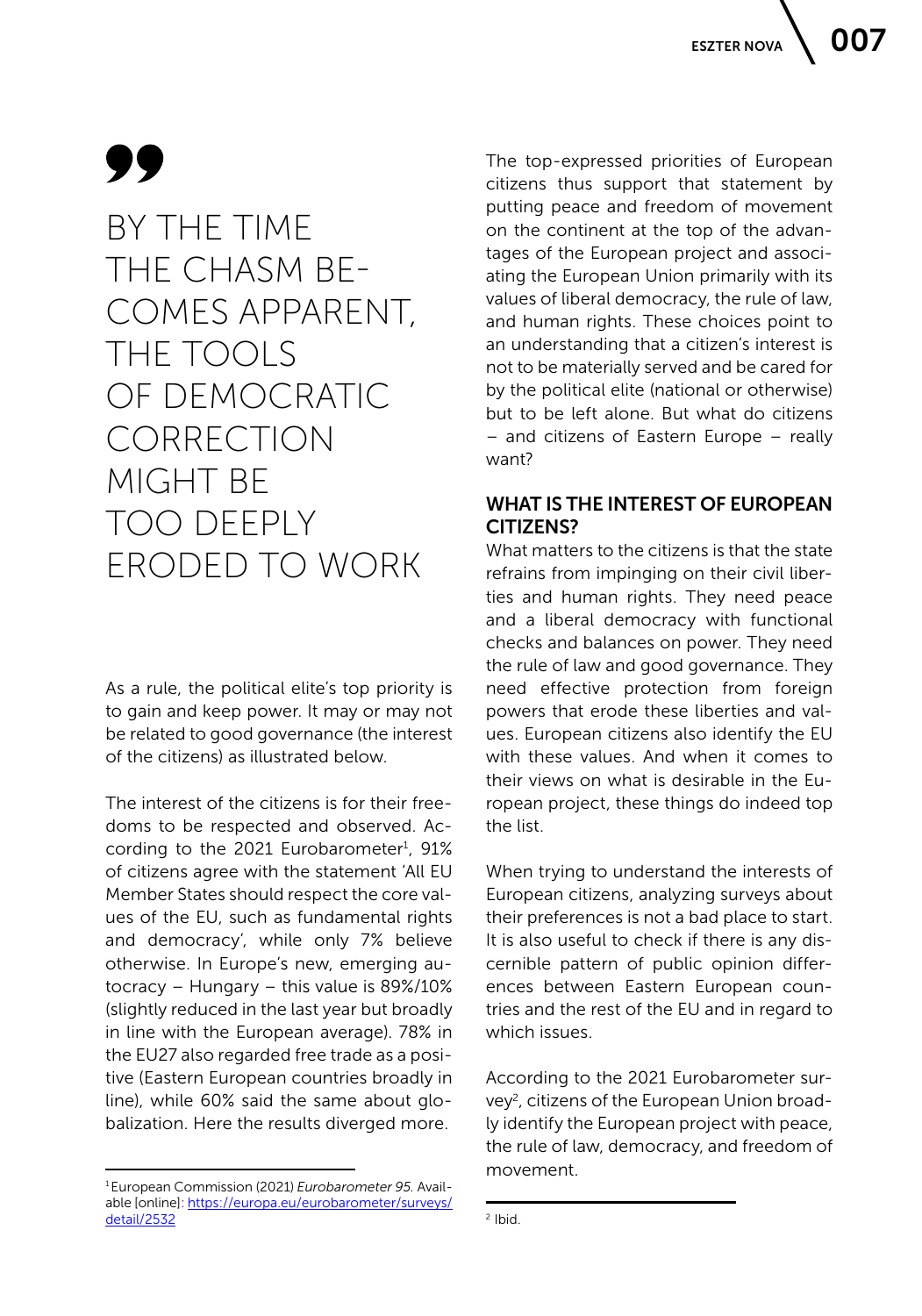Table 1: Top benefits of the EU

| Top benefits of the EU<br>(Name three - %)                                           | <b>EU27</b> |
|--------------------------------------------------------------------------------------|-------------|
| Peace among the<br>member states                                                     | 47          |
| The free movement<br>of people, goods, and<br>services within the EU                 | 51          |
| The euro                                                                             | 23          |
| Solidarity among mem-<br>ber states                                                  | 22          |
| <b>Education exchange</b><br>programs (Erasmus)                                      | 19          |
| The Common Agricul-<br>tural Policy                                                  | 9           |
| The economic power<br>of the EU                                                      | 23          |
| The political and dip-<br>lomatic influence of<br>the EU in the rest of the<br>world | 19          |
| The level of social<br>welfare (healthcare,<br>education, pensions) in<br>the EU     | 18          |
| The protection of the<br>environment                                                 | 14          |
| Care for human well-<br>being                                                        | 11          |

Source: Eurobarometer 2021

When given the chance to choose three of the clear benefits of EU membership the majority named peace (47%) and freedom of movement (51%) as their top choices. The third preference was membership in the Eurozone and the economic power of the EU (tied at 23%), but strongly lagging behind the first two answers<sup>3</sup>.

Solidarity among EU member states, educational exchange programs (Erasmus), and the Common Agricultural Policy were similarly lagging behind, signaling a strong appreciation of freedoms over perks [See: Table 1].

Peace, as the major advantage of the European Union, was more appreciated among old member states than new ones<sup>4</sup>, who appeared to appreciate freedom of movement (of people, goods, and services) more than old members [See: Table 2].

When it comes to distinctive preferences in Eastern Europe, an increased appreciation of freedom of movement is unsurprising, but it does not cause Eastern Europeans

4 As of July 2021, when the survey was taken – this is expected to change in 2022 with the Ukraine war.

| Which of the following do you think is the most positive result of the EU? MAX 3 ANSWERS |             |    |                |           |    |    |    |                |    |           |           |    |
|------------------------------------------------------------------------------------------|-------------|----|----------------|-----------|----|----|----|----------------|----|-----------|-----------|----|
| Top benefits of the EU<br>(Name three - %)                                               | <b>EU27</b> | ВG | <b>CZ</b>      | <b>HR</b> | LV | LT | HU | <b>PL</b>      | RO | <b>SK</b> | <b>FR</b> | DE |
| Peace among the mem-<br>ber states                                                       | 47          | 37 | 50             | 41        | 40 | 36 | 33 | 35             | 28 | 41        | 55        | 67 |
| The free movement<br>of people, goods, and<br>services within the EU                     | 51          | 66 | 67             | 63        | 62 | 60 | 57 | 51             | 43 | 66        | 40        | 54 |
| The euro                                                                                 | 23          | 12 | $\overline{7}$ | 10        | 32 | 24 | 12 | $\overline{7}$ | 14 | 37        | 31        | 29 |

### Table 2: Top 3 perceived benefits of the EU

Source: Eurobarometer 2021

<sup>&</sup>lt;sup>3</sup> There was a clear distinction between Eurozone members whose citizens favored the common currency more than those who were not members of the Eurozone.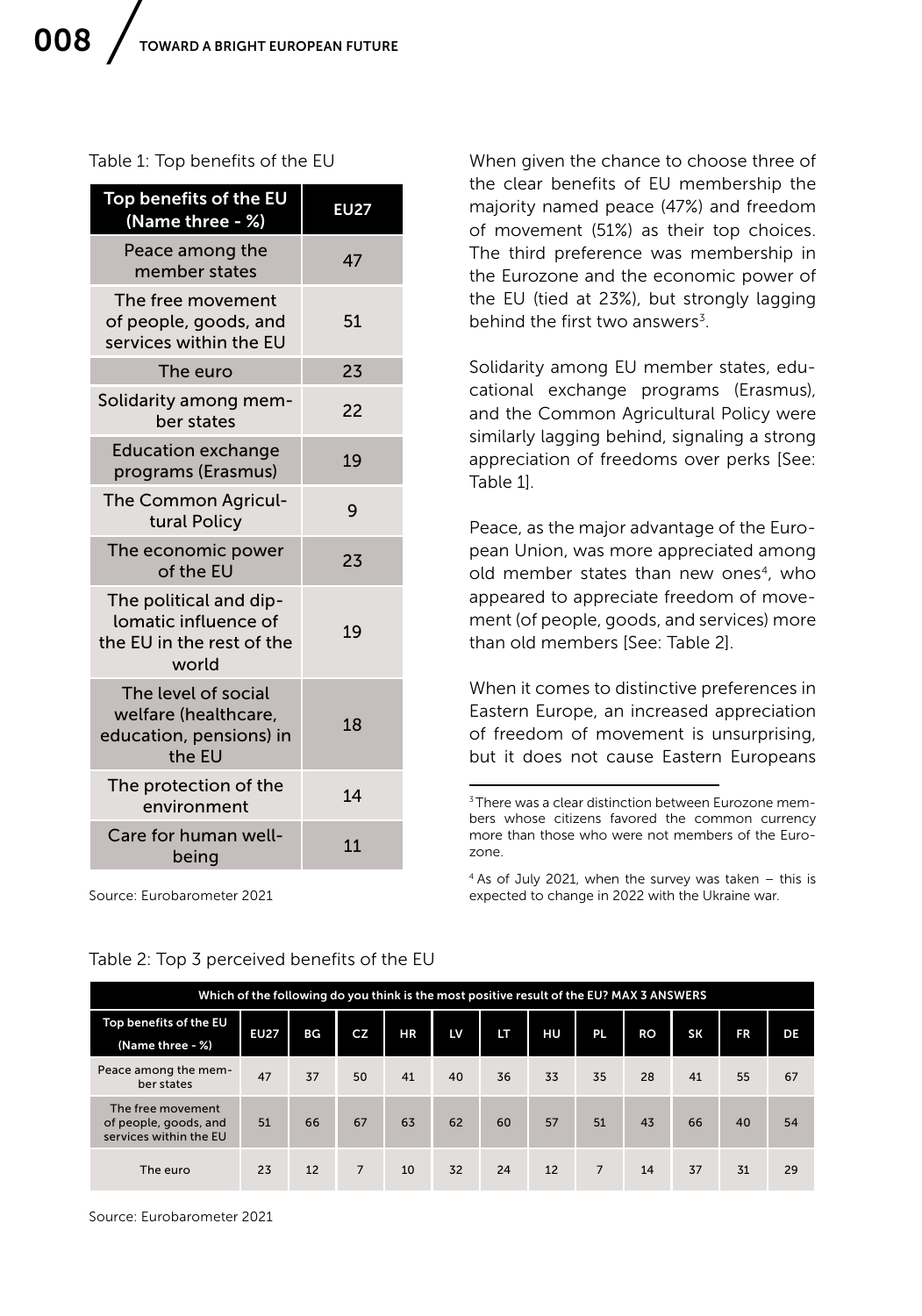**ESZTER NOVA** 

# 99

### WHAT MATTERS TO THE CITIZENS IS THAT THE STATE REFRAINS FROM IMPINGING ON THEIR CIVIL LIBERTIES AND HU-MAN RIGHTS

to identify the EU more with freedom of movement [See: Figures 1 and 2].

These choices refer to a value-based approach to the EU, where individual freedoms are the major attraction, while material benefits and redistributive values (such as the Common Agricultural Policy, social welfare, and environmental protection) do not make the top of the list of the EU's perceived advantages. It speaks clearly of the values Europeans seek in the EU – and Eastern Europe is not different from this perspective.

On domestic issues, citizens favor the freedoms the European Union provides, consistently marking 'peace and the freedom

Figure 1: Freedom of movement, peace, and democracy top the list of associations with the EU



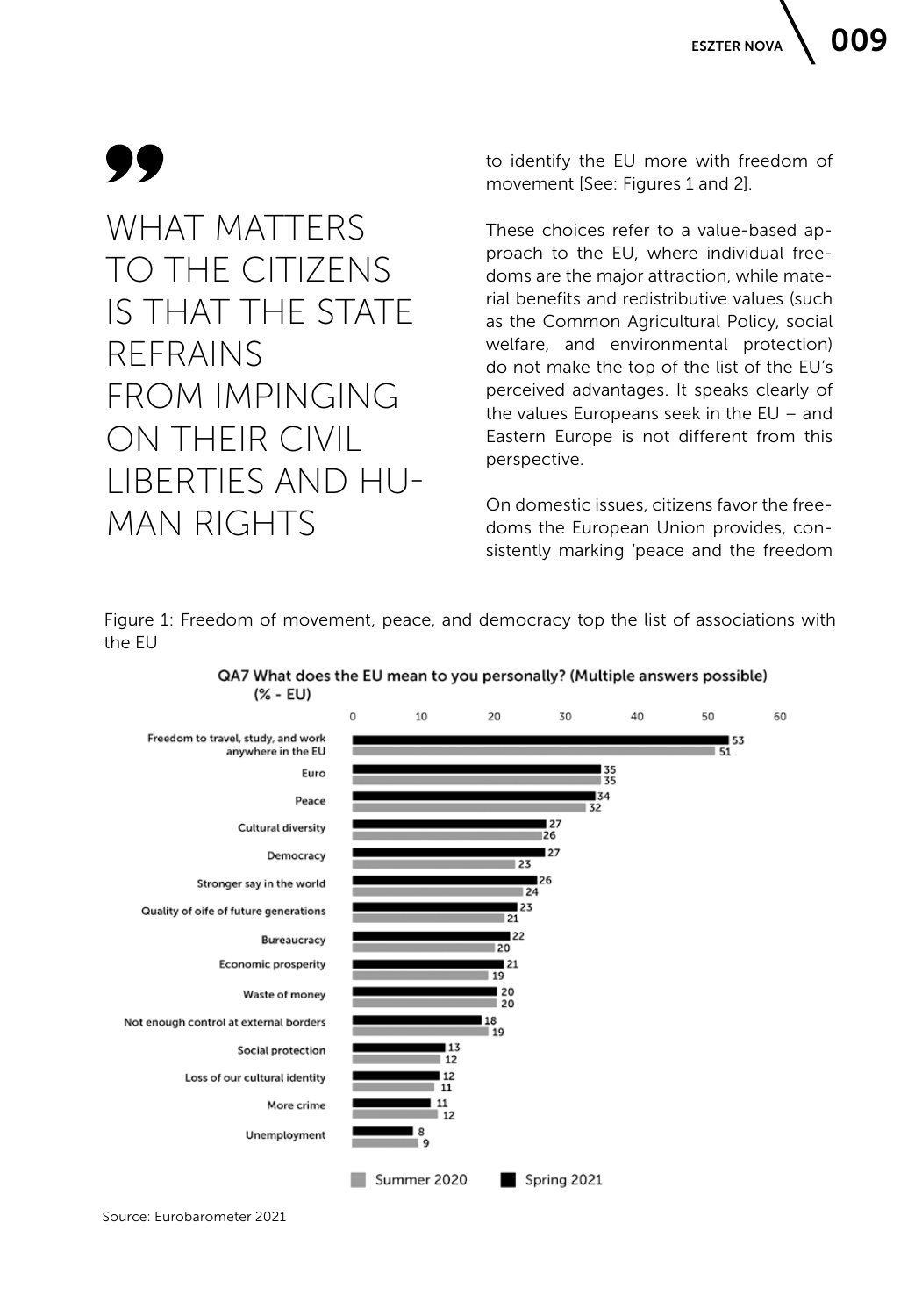Figure 2: Identifying the EU with freedom of movement



Source: Eurobarometer 2021



IN OTHER WORDS, THEY HAVE UN-DERSTOOD THAT THEIR VALUES ALIGN WITH THEIR MA-TERIAL INTERESTS ON THE DOMESTIC FRONT

of movement' and 'the single market' as the greatest advantages of the EU.

Redistributive benefits, such as the money poured into the less developed regions of the European Union, are not among the top answers given by European citizens about their reasons for favoring the European project, not even in Eastern European countries. The reason for this phenomenon is probably that citizens do not feel the benefits personally, and so these advantages mainly serve the ruling elites in the recipient countries by enabling them to buy votes and loyalty through the distribution of these funds.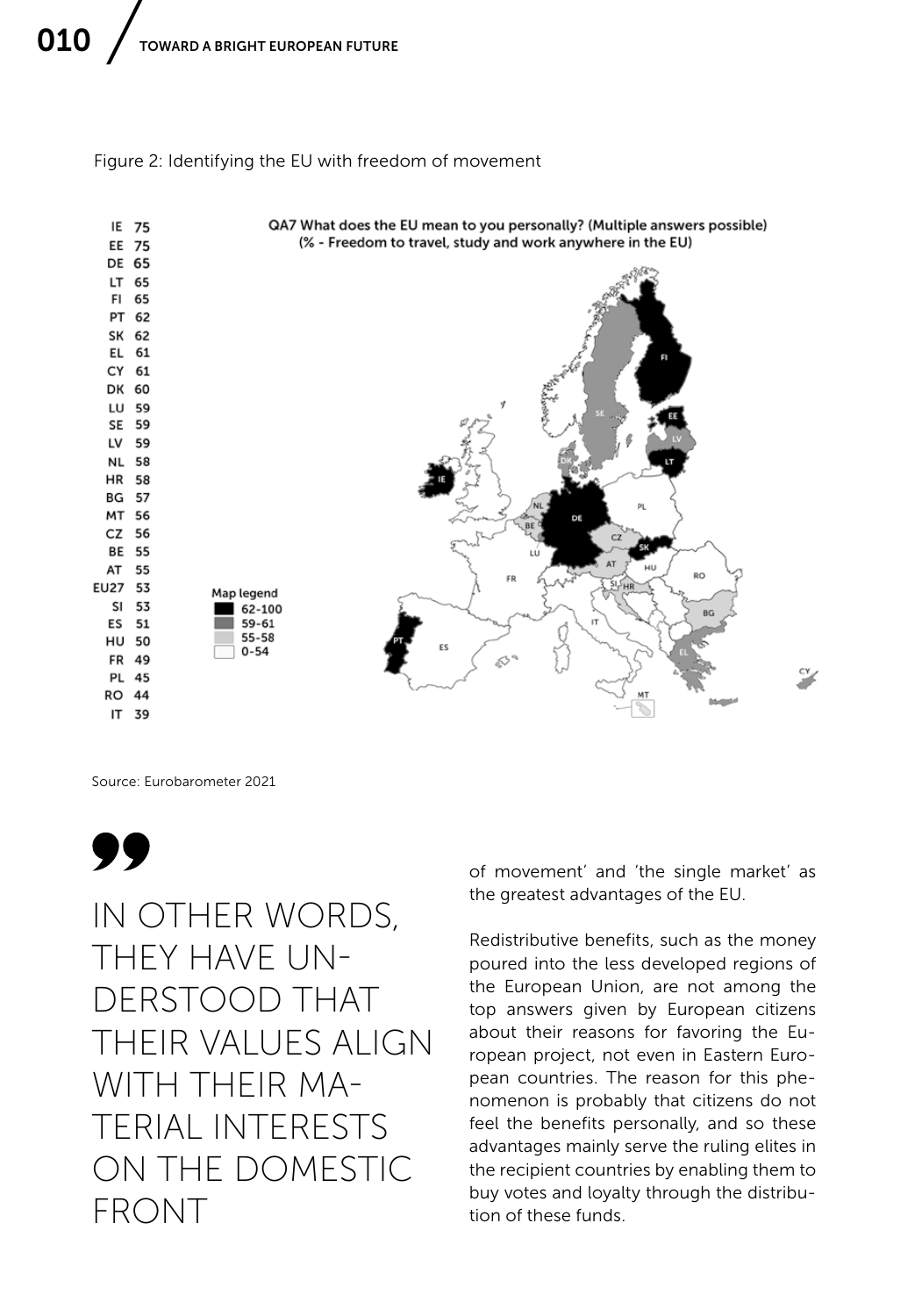**ESZTER NOV** 

Figure 3: 51% of respondents favored the EU as a beacon of its values as well as one of the great powers defending those values



#### Which of the following best reflects your preference for what the EU should be? Jointly for all 12 countries polled (%)

Source: ECFR 2021 Note: Survey conducted in April 2021. Excludes those who responded 'don't know.'

The absence of redistributive values from the list of EU citizens' most perceived advantages of EU membership is proof that the interests of the elites and the populations do not align perfectly, not even in liberal democracies.

### ARE CITIZENS REALLY AS CYNICAL AS WE ASSUME?

When it comes to the desirable foreign policy of the European Union and its identity in the world, the picture is even more value based.

According to the 2021 ECFR study<sup>5</sup>, European citizens are far less cynical and are far less motivated by short-term, interestbased thinking when it comes to the European Union's foreign policy [See: Figure 3]. They may be looking out for their own interests, but they have realized that in this case their values *are* their interests.

<sup>5</sup> Dennison, S. and J. Puglierin (2021) "Crisis of Confidence: How Europeans See Their Place in the World", [in]: *ECFR Policy Brief*, June 9. Available [online]: [https://](https://ecfr.eu/publication/crisis-of-confidence-how-europeans-see-their-place-in-the-world/ ) [ecfr.eu/publication/crisis-of-confidence-how-europe](https://ecfr.eu/publication/crisis-of-confidence-how-europeans-see-their-place-in-the-world/ )[ans-see-their-place-in-the-world/](https://ecfr.eu/publication/crisis-of-confidence-how-europeans-see-their-place-in-the-world/ )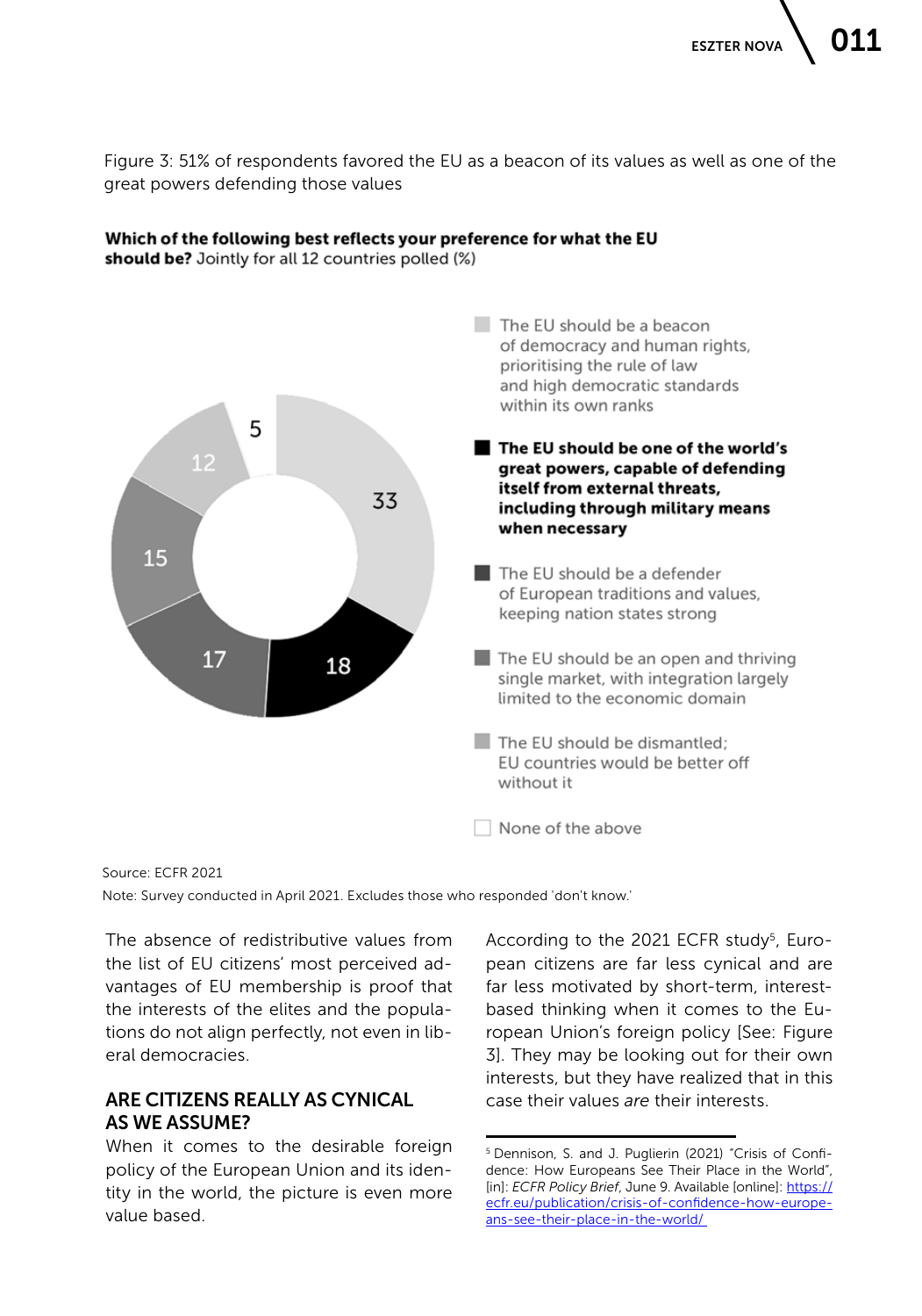In the said study, Dennison and Puglierin found that building a stronger EU that protects citizens' freedoms, the rule of law, and democracy can increase their sense of safety in an increasingly uncertain world. Despite the popular assumption that people would mainly be motivated by shortterm and material interests when it comes to the foreign policy of the European Union, the survey found that the plurality (33%) saw the EU as *"a beacon of democracy and human rights, prioritizing the rule of law and democratic values within its own ranks".* 

A slightly different top answer came up in France, where the respondents also marked the vision of the EU as *"one of the world's great powers, capable of defending itself from internal and external threats, through military means if necessary"* as in their top values. This has especially been the case after Brexit and the presidency of Donald Trump, which left Europeans feeling that the transatlantic relations are more important than ever – but they must rely more on themselves. No doubt, Vladimir Putin's 2022 war on Ukraine has further increased the proportion of those who support both answers.

The assumptions about the supposed materialism and cynicism of European citizens have been undermined by the findings. Policymakers instinctively assume that a non-idealistic, 'interest-based' approach to foreign policy would please citizens the most and it would make them feel safer in the world. However, data suggest that European voters are not at all distanced from the foreign policy ambitions of the 2007 Lisbon Treaty, which declares that:

*"the Union's action on the international scene shall be guided by the principles which have inspired its own creation … and which it seeks to advance in the wider* 

# 77

### WHEN DEFINED PROPERLY, VALUES ARE ONE'S INTERESTS

*world: democracy, the rule of law, the universality and indivisibility of human rights and fundamental freedoms, respect for human dignity, the principles of equality and solidarity (...).*" 6

Indeed, by favoring a strong, value-based Europe that is a beacon of democracy in its foreign policy, citizens contradict the cynical excuses of corrupt and interestdriven politicians who enter into unsavory deals on their behalf. Citizens regard soft power as a core part of the EU and, perhaps instinctively, understand that material wealth rests upon the basis of good values and principles, enforced at home, but also promoted in the world. The war in Ukraine is unlikely to weaken this sentiment.

When asked about possible trade-offs in the EU's relations with potential human rights violators and whether the EU should criticize violations of the rule of law, respondents had, once again, contradicted expectations. According to the plurality of citizens, the EU should not refrain from calling out human rights and rule of law violators in order to prioritize trade and

 $6$  Article 10A (1.) of the Treaty of Lisbon – Amending the Treaty on European Union and the Treaty Establishing the European Community (2007/C 306/01). Available [online]: [https://eur-lex.europa.eu/legal-content/EN/](https://eur-lex.europa.eu/legal-content/EN/TXT/?uri=celex%3A12007L%2FTXT ) [TXT/?uri=celex%3A12007L%2FTXT](https://eur-lex.europa.eu/legal-content/EN/TXT/?uri=celex%3A12007L%2FTXT )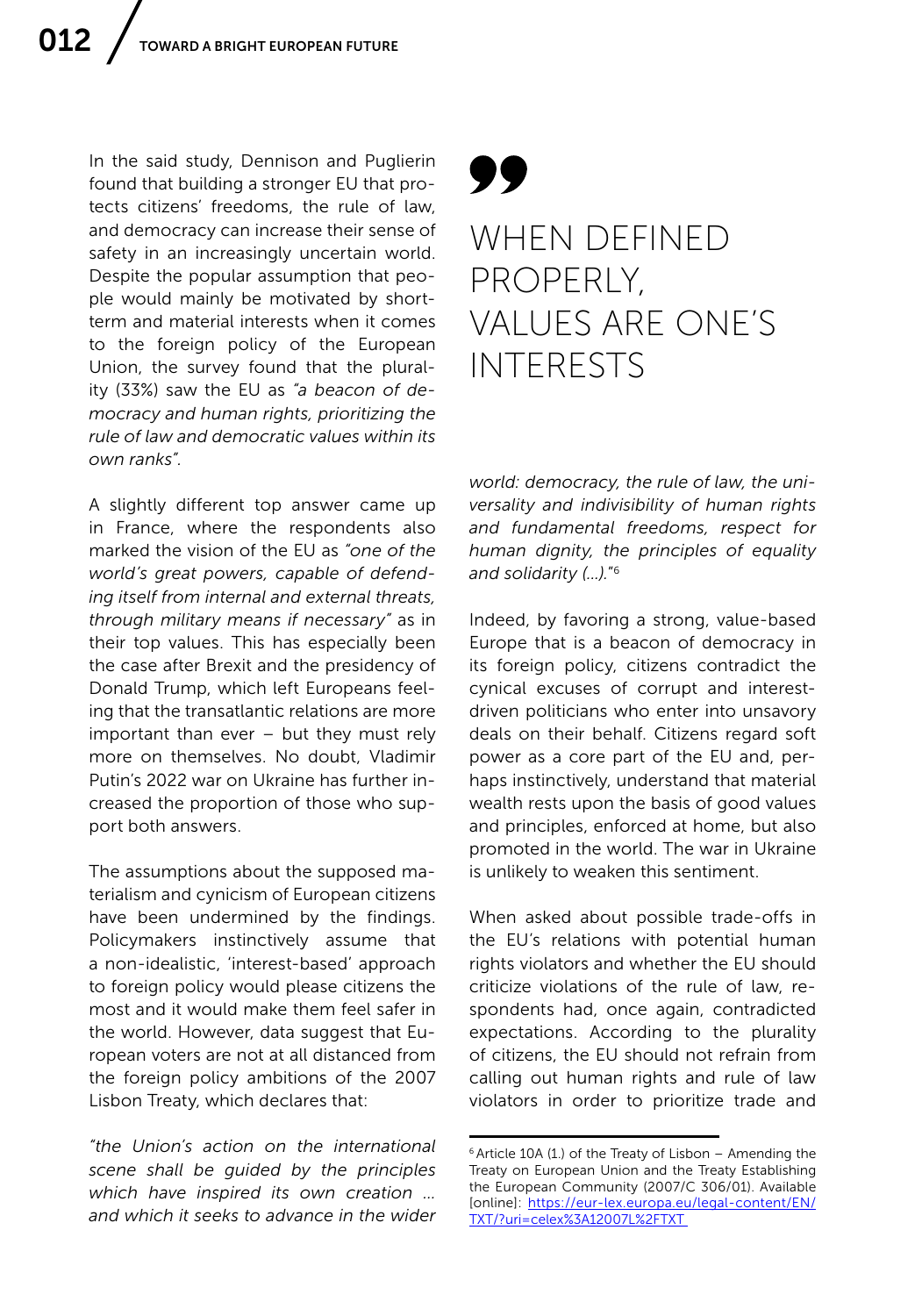# 99

### GOOD IS GOOD, BAD IS BAD. ANY PROXY TO ASCERTAIN IT IS NECESSARILY SUBOPTIMAL

security. The only countries where this answer was not prevalent were Hungary and Bulgaria<sup>7</sup>. In July 2021, 72% in the EU27 were in favor of a common foreign policy of the EU, according to Eurobarometer 2021, with Eastern Europe split between below and above average values. In the same survey, 78% were in favor of a common defense and security policy, and Eastern Europe showed no discernible pattern in this regard for now. This value is likely to go up after the effect of the war in Ukraine makes its way into the survey in 2022. 76% of respondents supported having a common trade policy (no difference in Eastern Europe) and a majority a common immigration and energy policy. Here, however, countries showed a more pronounced difference according to their geographical position and exposure – only 46% of respondents in the EU27 were in favor of further enlargement of the bloc (with new member states being more in favor).

### IS LOCAL/NATIONAL GOVERNANCE A GOOD PROXY FOR GOOD GOVERNANCE?

Humankind has a fondness for rules of thumb – simplifications and oversimplifications through which one can form an opinion in an overwhelmingly complex world. Orwell's famous *"four legs good, two legs bad"* slogan from *Animal Farm* is an excellent example, and not just because it came with an immediate caveat to include poultry in the animal rule hierarchy. Another such simplistic rule of thumb is racism (equating *goodness* or *badness* with skin color) and, indeed, mindless localism – equating local governance with *good* or *morally superior* governance.

Equating the nation states with all sorts of positive outcomes might be the residue of the post-WW2 movements to dismember empires, but many truths have been lost in the turmoil of the 20<sup>th</sup> century. The oversimplification of identifying the national level with *goodness* may have served a political purpose in the hands of the hypocritical power grabbers of the late 20<sup>th</sup> century (just think about the Soviet Union claiming to be anti-imperialist somehow), but it has definitely run its course and is in dire need of rethinking. In truth, good governance and the level at which governance is conducted are two different issues.

From the citizen's perspective, more emphasis should be put on the question of *good* versus *bad* governance – as opposed to *national* versus *imperial/federal* governance, because one does not follow the other. Arguably, they might not even be closely correlated.

The quality of governance is a complex issue that cannot be dumbed down to a simple political slogan. Power can be abused, bad decisions can be made on a local level – just as much as on the

<sup>7</sup> Dennison, S. and J., Puglierin, J. (2021) "Crisis of confidence: How Europeans see their place in the world", in: *ECFR Policy Brief*, 9 June 9. Available [online]: [https://](https://ecfr.eu/publication/crisis-of-confidence-how-europeans-see-their-place-in-the-world/ ) [ecfr.eu/publication/crisis-of-confidence-how-europe](https://ecfr.eu/publication/crisis-of-confidence-how-europeans-see-their-place-in-the-world/ )[ans-see-their-place-in-the-world/](https://ecfr.eu/publication/crisis-of-confidence-how-europeans-see-their-place-in-the-world/ )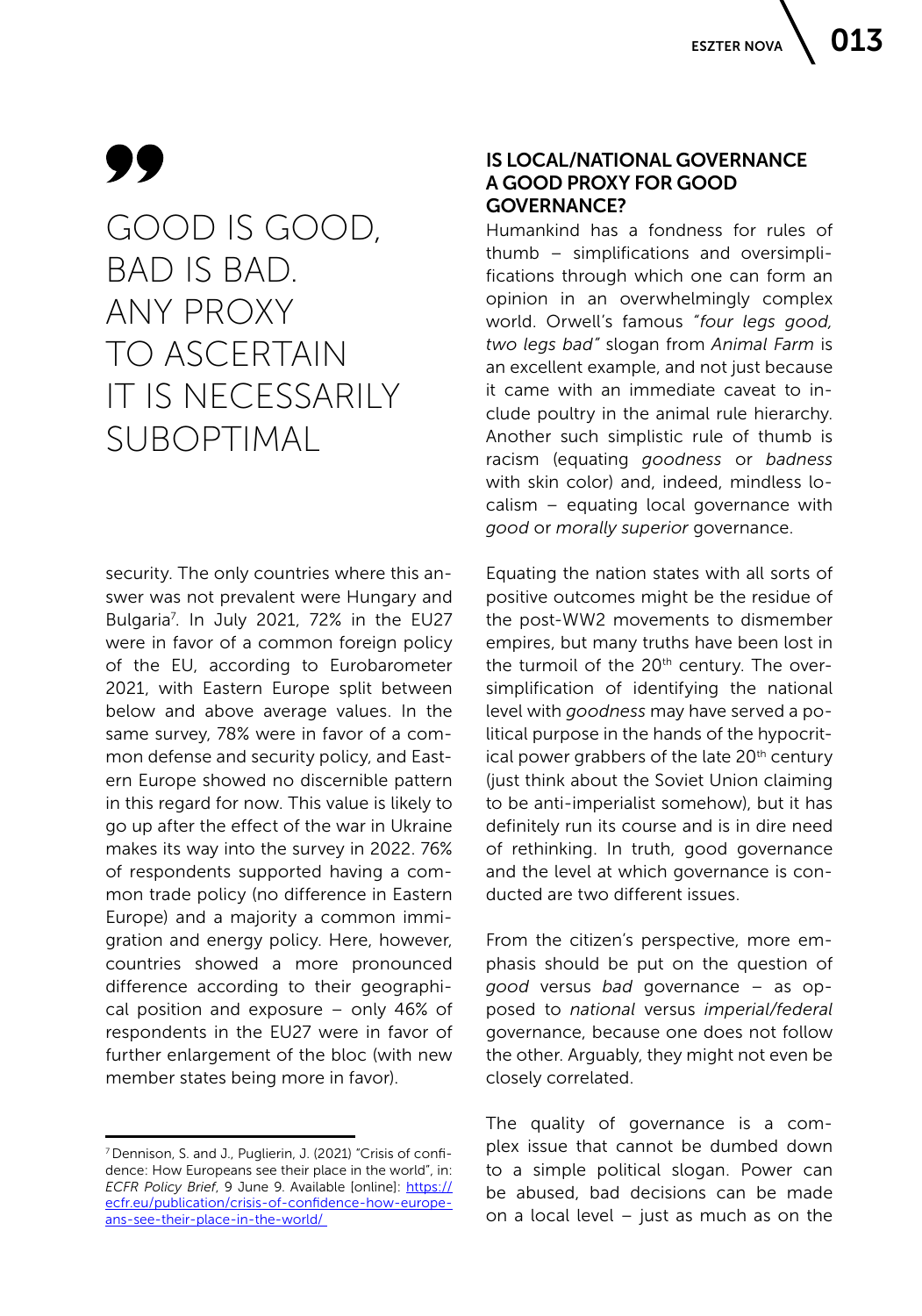national, federal, or imperial levels. Escape from such power abuse can also be found on either level – for different reasons.

The question is what tools are at the disposal of an ordinary citizen to raise their voice (or, in the very least, to exit an abusive jurisdiction) and whether civil liberties are observed and legally enforced in order for the citizen to be protected from power abuse. Good governance cannot ultimately be ensured by any institutional setup – but there are definitely better and worse examples to aim for that goal. And the impossibility of perfection (of outcomes) must never be an excuse for not even trying. The question is not whether the outcomes and institutions are perfect, because they will never be, but what checks are in place to correct bad governance, bad decisions, and power abuse.

In order to ascertain whether governance is *good* or *bad,* whether power *is* abused or *not*, is to go case by case and have at one's disposal a good definition of what constitutes good governance and power abuse. According to Eurobarometer 2021, 60% of respondents 'agreed' or 'rather

### 99

POWER CAN BE ABUSED IN A VILLAGE AS WELL AS IN A GALACTIC EMPIRE

agreed' with the statement *'The interests of (OUR COUNTRY) are well taken into account in the EU',* and only 34% 'disagreed' – taken during the coronavirus pandemic. What matters is arguably not the fact that decisions must be made on a local level (how local, anyway?), but that those steps be the same everywhere (harmonization), and that transparency is in place to correct mistakes and disable corruption opportunities.

When we disentangle the unrelated issues of local and good governance, we can focus on improving the latter. Good governance cannot be secured as an end, but institutions that would most likely root out bad ones can be created – on any level.

#### BIG VERSUS STRONG GOVERNANCE

A distinction also exists between a *strong* state and a *big* state – or, in this case, governance. A strong state refers to effectiveness in the spheres in which the state has business dealing with (like foreign policy, law enforcement, or justice). A big state means that the state has business dealing with way too many spheres of life (i.e., overregulation and meddlesome micromanagement) and it usually justifies big redistribution.

Support may exist for one, but not for the other – both on the national and on the EU level. If we look at the list of what Eastern Europeans want or like about the EU, we can see that a strong (and value-based) EU is what is wanted, not a big one.

After the war in Ukraine, this sentiment might even increase, with an emphasis put on effective defense and a united foreign policy voice for the EU. The relative lack of appreciation for the EU's social and redistributive functions also points in the direction of a strong – but not big – EU governance.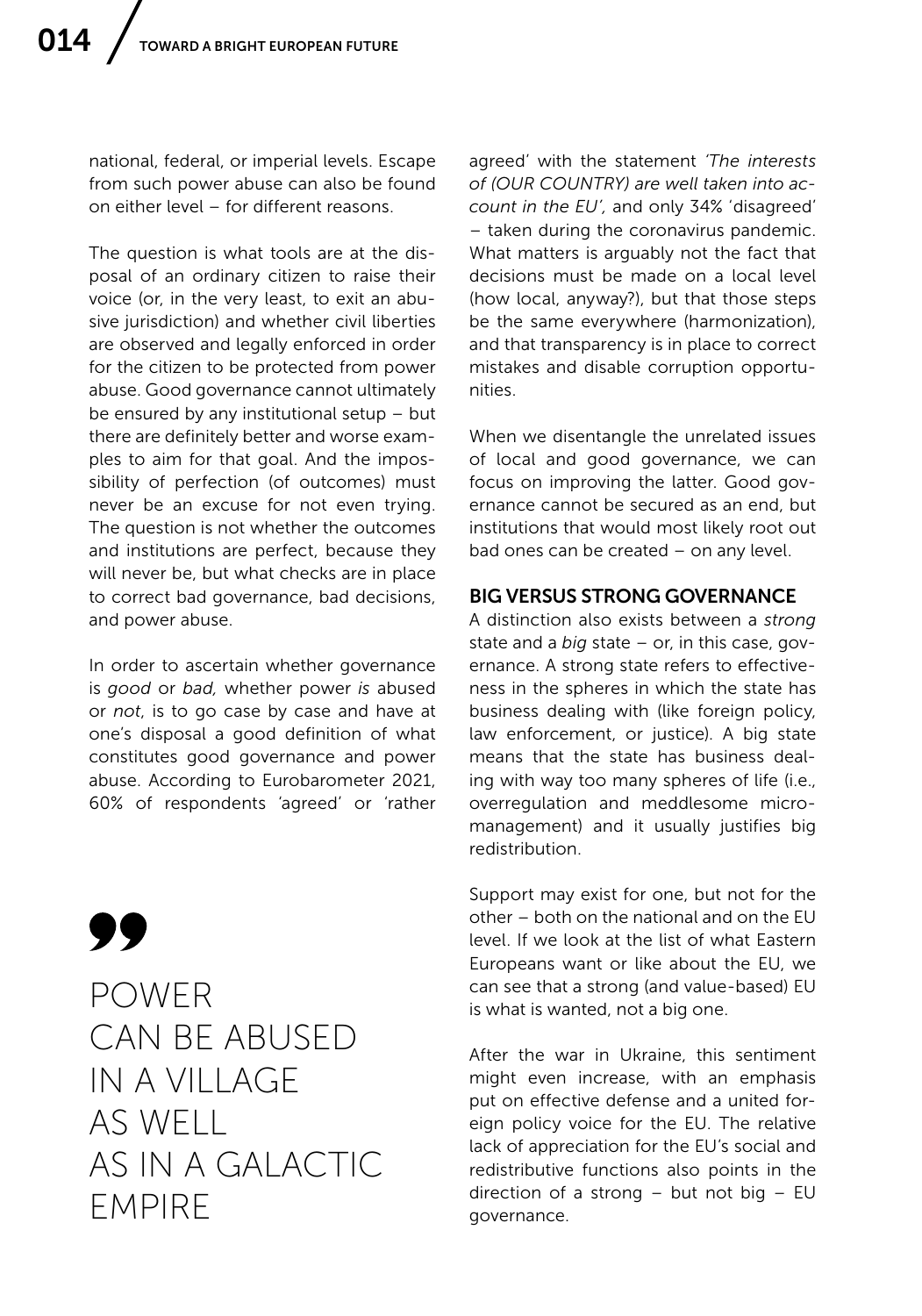### THE PROS AND CONS OF HARMONIZATION

Once we disentangle big and strong, local versus national governance, we must raise the question of harmonization. How much of the support for EU-wide regulation stems from the practical benefits of harmonization, and how much from an actual desire for it to be done by the EU?

There are both benefits and disadvantages of the harmonization of regulations. On the one hand, harmonization eliminates the competition between jurisdictions, enabling suboptimal rules to persist without the possibility of an escape through exit. On the other hand, it reduces cross-border bureaucracy and increases transparency in the form of homogeneous regulation throughout the bloc, as every EU-wide regulation potentially replaces up to 27 national ones.

According to the 2021 Eurobarometer survey, 59% of respondents 'agreed' or 'rather agreed' with the statement '*More decisions should be taken at EU level (%)'*, while 34% 'disagreed'. Once again, Eastern European respondents showed no discernible difference in pattern [See: Figure 4].

The question is whether the support for EU-wide decisions comes from the trust in it to be of better quality or from the relief

Figure 4: A clear majority of respondents prefer more decisions to be taken on the EU level



QA7 What does the EU mean to you personally? (Multiple answers possible)  $(X - EU)$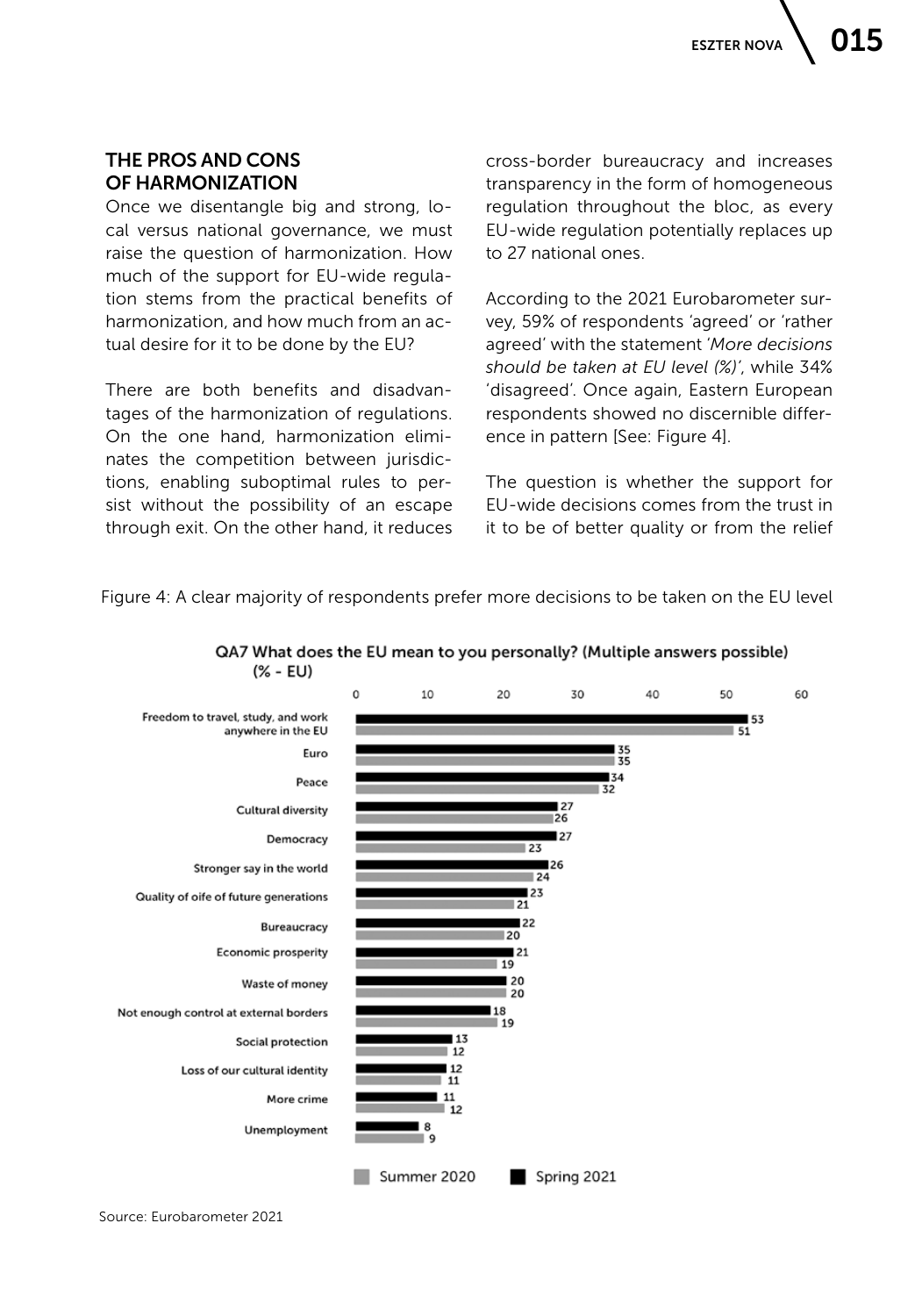from the costly and disempowering red tape of up to 27 different sets of regulation of the same thing, as one tries to live or do business in the bloc? Is an EU-wide regulation a desirable thing in itself– referring to the trust placed in EU institutions– or just the next best thing to reduce red tape within the borders of the EU?

The handling of the COVID-19 pandemic is an excellent case in point to see the benefits of a harmonized set of rules – with the content of these rules being of secondary significance. With the onset of the COVID-19-related panic, European borders once again descended upon the continent; and even after they partially reopened, travel rules inside the bloc became a 27 by 27 matrix, with special rules applying based on the origin, the nationality, and the destination of the travelers, not to mention their vaccination and health status. A common set of rules regarding travel was superior to 27 different sets of requirements, and, as a result, provided immense relief for citizens who needed to travel. The reopening of the borders would have been even more chaotic without harmonized rules – indeed, it was still a pain in the cases in which harmonized rules were overwritten by overzealous national regulators.

It is thus not surprising that Europeans concluded that more decisions should be referred to the EU level – not necessarily because they trust the EU or agree with it, but because it is the next best thing to not being hindered by overregulation in the first place.

### **CONCLUSIONS**

One cannot use simplistic rules of thumb if one is to ascertain whether something is *good* or *bad*, *moral* or *immoral*. One such criminally simplistic rule of thumb is that governance on the local or national level

is necessarily better than that on a higher level.

The inconvenient truth is that good governance will always be a topic of discussion that cannot be solved once and for all. It is a goal to thrive towards that cannot be secured by such simplistic means, and it will always be (and should be) debated and discussed. And the more autocratic a country becomes, the more the interest of its leaders and its population is allowed to diverge, with the latter neglected and then ignored completely. Europe's values of liberal democracy and the rule of law thus become even more important as being in the interest of citizens.

When studying the expressed preferences of EU citizens in the Eurobarometer survey conducted in July 2021, we have found that there is clear support for the European project. At the same time, a survey conducted by the European Council of Foreign Relations conducted at around the same time found that European citizens are surprisingly idealistic and value-based when it comes to their desired European foreign policy. They identify the European Union with its values of liberal democracy, the rule of law, and human rights, and expect the EU to defend those values and to protect citizens from attacks on these at home. The ECFR study even found that there was significant support for enforcing these values in the foreign trade relations of the EU and calling out human rights abuses in trade partners.

The common, unspoken assumption that citizens prefer a so-called "interestbased" or cynical foreign policy has thus been overthrown, even though it serves as the go-to excuse of political elites to avoid confrontations and enable trade at all expenses. The ECFR survey was conducted months before the Russian invasion